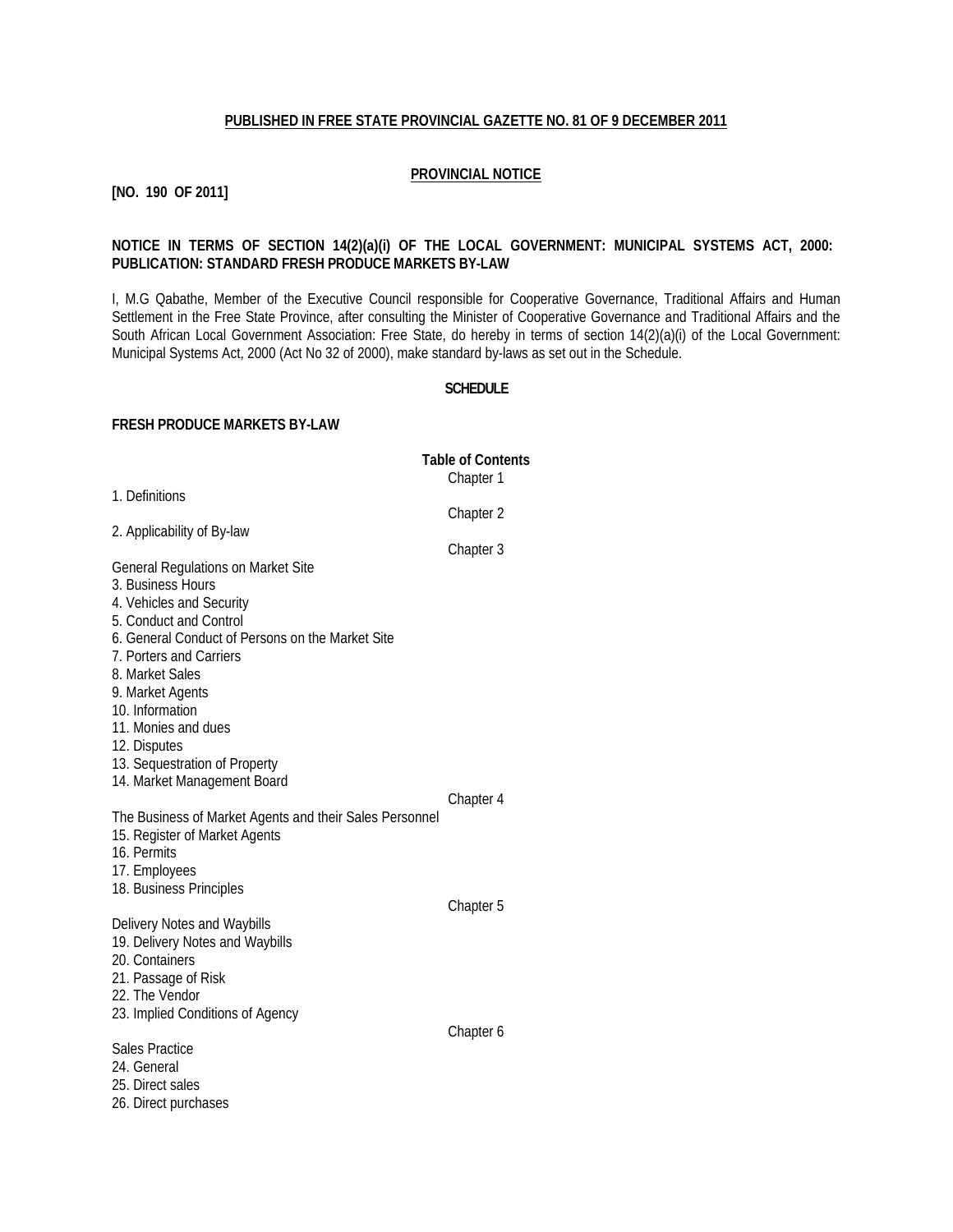| 27. Procurement                      |            |
|--------------------------------------|------------|
| 28. Market Agents                    |            |
| 29. Wholesalers                      |            |
| 30. Purchases and Payment            |            |
| 31. Implied Conditions of Sale       |            |
| 32. Accounting                       |            |
|                                      | Chapter 7  |
| 33. Procedures                       |            |
|                                      | Chapter 8  |
| 34. General                          |            |
|                                      | Chapter 9  |
| 35. Penalties                        |            |
|                                      | Chapter 10 |
| 36. Determination of Market disputes |            |
| 37. Repeal                           |            |

#### 38. Short title

#### **CHAPTER 1**

#### **1. Definitions**

- 1. In these By-laws, any word or expression which has been defined in the Agricultural Produce Agents Act, 1992 (Act No. 12 of 1992), has that meaning and, unless the context otherwise indicates -
	- **"Act"** means Agricultural Produce Agents Act, 1992 (Act No. 12 of 1992);

**"Administrative Tribunal"** means any administrative tribunal charged by law or delegation of the Council to resolve disputes in terms of this by-law.

**"approved"** means approved by the Council;

**"article"** means any produce, goods, object or thing brought onto the market for any purpose whatsoever,

**"Buyer"** means any person entering the precincts of the market site for the purpose of buying any article on the market or any person who has concluded a direct sale, a direct purchase or a private treaty sale in terms of this by-law;

**"Buyer's Card"** means a card referred to in section 30 (1) issued to a buyer for the purposes of enabling such buyer to purchase produce on the market;

**"Consignment"** means any quantity of produce entrusted to the Council or a market agent for sale on behalf of any person;

**"Constitution"** means the Constitution of the Republic of South Africa, 1996;

**"Container"** means any box, carton, pallet, tray, pocket, package or other receptacle of a shape and size approved by the Council;

**"Council"** means

(a) the Local Municipality of ..............................established in terms of the Local Government: Municipal Structures Act, 1998 (Act No. 117 of 1998), exercising its legislative and executive authority through its municipal Council;

(b) its successor in title;

(c) a structure or person exercising a delegated power or carrying out an instruction, where any power in these by-laws has been delegated or sub- delegated, or an instruction given, as contemplated in section 59 of the Local Government: Municipal Systems Act, 2000 (Act No 32 of 2000); or

(d) a service provider fulfilling a responsibility under these by-laws, assigned to it in terms of section 81(2) of the Local Government: Municipal Systems Act, 2000 (Act No 32 of 2000) or any other law, as the case may be.

**"Direct sale"** means any sale of produce concluded by a market agent between a vendor and a buyer, which is in accordance with this by-law, but in respect of which delivery of produce is made directly between vendor and the buyer, which sale is recorded in Council's official trading system without the produce concerned arriving at or being placed on the market site;

**"Direct purchase"** means the sale of produce concluded between a vendor and a buyer which is in accordance with this by-law without the sale being concluded by a market agent and which sale goes through Council's official trading system on the market and lakes place on the market site;

**"Loading Bay"** means any area on the market site demarcated by the Council as a "loading bay" with signs and markings laid down under the regulations made under the Road Traffic Act, 1989 (Act No. 29 of 1989);

**"Market"** means Council's National Fresh Produce Market established on the area known as …..…………... and includes all land, buildings, plat-forms and other property within the said area, used either wholly or partially, directly or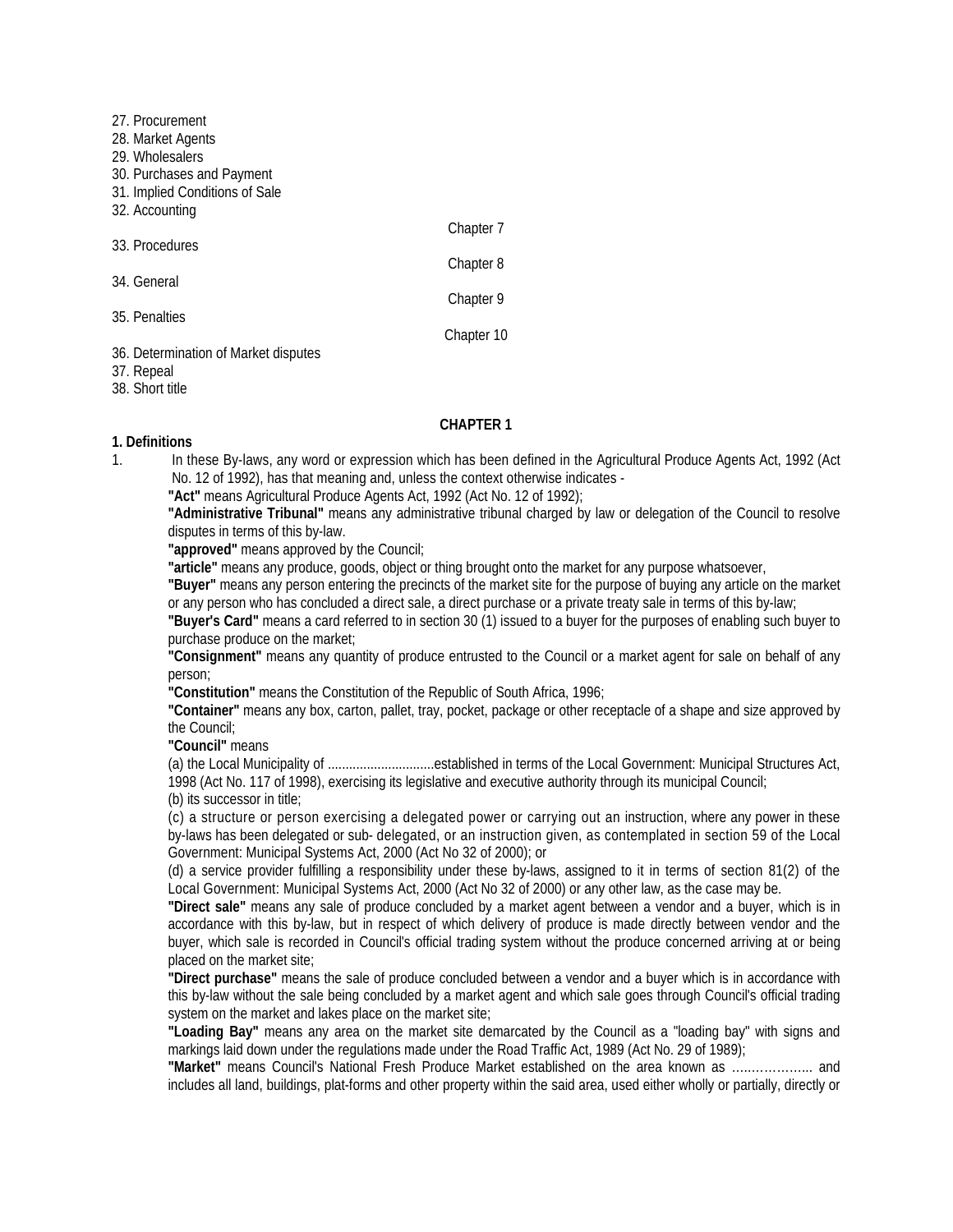indirectly for the purpose of conducting the market; or any other market established by the Council within its area of jurisdiction;

**"Market Agent"** means a fresh produce agent as defined in the Act, or someone who facilitates sales of any produce for the acquisition of gain for his or her own account or in a partnership or who, on behalf of any other person, buys or sells any produce on the market or negotiates in connection therewith or canvasses or undertakes or offers to canvass to a buyer or vendor therefore, or who concludes a direct sale, direct purchase or private treaty sale;

**"Market dues"** means all monies due and owing to the Council by any party to any market transaction in terms of this by-law read with the market tariffs;

**"Market tariffs"** means the tariffs determined by the Council from time to time;

**"Nuisance"** means any act, omission or conduct which is offensive to any person or which materially interferes with the orderly conduct of the market;

**"Private Treaty Sale"** means a sale negotiated and concluded between a market agent and a buyer which is recorded in Council's official trading system;

**"Procurement"** means the distribution of information with a view to gather, store, or organise the movement of or the handling of produce;

**"Produce"** means any kind of agricultural or horticultural produce, or commodity as approved by Council from time to time;

**"Produce entry document"** means a document issued to a seller by the Council prior to the entry of the vendor into the market which must contain such information as the Council may determine;

**"Sales docket"** means a document issued by the Council containing the information set out in section 30 (5);

**"Salesperson"** means a person in the employ of a market agent, who acts on behalf of such market agent in any transaction on a fresh produce market or who concludes a direct sale, direct purchase or private treaty sale and is duly authorised by the Council to be employed as a salesperson on that market and who is in possession of a valid permit issued by the Council;

**"Salesperson's Permit"** means the document issued by the Council authorising a salesperson, employed by a market agent, to operate on a fresh produce market in a specific sates section;

**"Unit"** means the quantity of any produce which forms the basis upon which the price of such produce is calculated, except where the produce is contained in an unbroken container, in which case such produce, as so contained, must constitute a unit;

**"Vendor"** means the owner of produce consigned to or brought onto a produce market for sale, or any person bringing any article onto the market for sale or any other purpose, either for himself or for any other person through a market agent, or any other person on whose behalf a market agent has concluded a direct sale, direct purchase or private treaty sale.

**"Wholesaler"** means a person on the market site who, in terms of a valid contract with the Council, has a right to procure or buy produce, be involved in a direct sale or provide produce to other vendors within an approved designated facility and within Council's official trading system.

#### **CHAPTER 2**

#### **Applicability of By-Law**

2. This by-law is applicable on all markets established, controlled or managed by the Council within its jurisdiction.

#### **CHAPTER 3**

### **General Regulations on Market Site**

**Business Hours**

3. The market must be opened on such days and during such hours as the Council may from time to time determine.

# **Vehicles and Security**<br>4. (1) The

- 4. (1) The Council must control and regulate the volume and movement of vehicles entering the market or within the precincts of the market by way of written or oral instructions.
	- (2) The Council is empowered to set aside parking spaces on the market from time to time and regulate the use of such parking spaces.
	- (3) The Council must set aside loading bays to cater for the loading and off-loading of goods.
	- (4) The Council may forbid any vehicle or any class of vehicle from entering or being on the market.
	- (5) The Council or its authorised representative or any Peace Officer may on the market, without warrant, search any vehicle or receptacle of whatever nature and seize any article in respect of which any offence has been, or on reasonable grounds, is suspected to have been committed.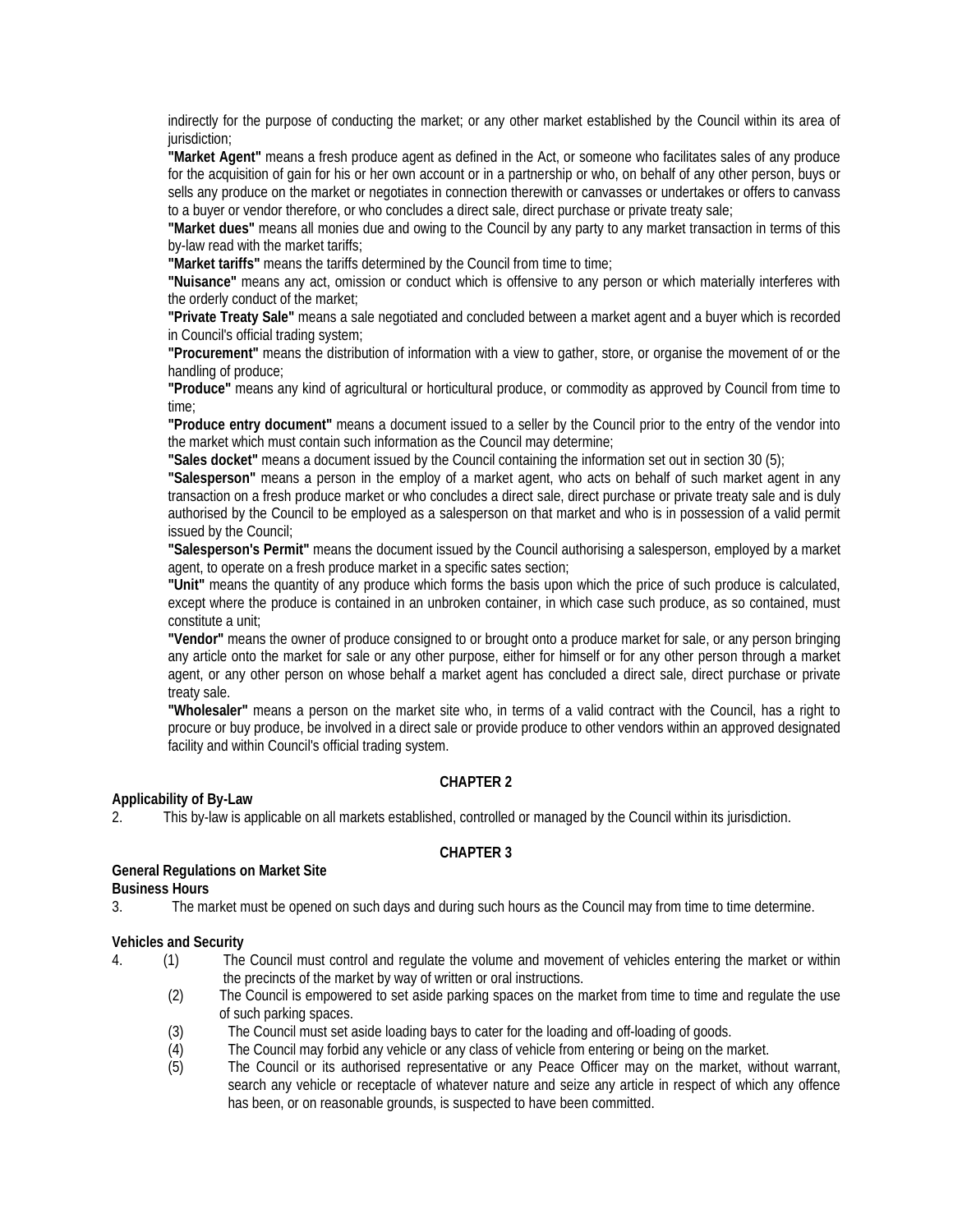#### **Conduct and Control**

5. The conduct of the market is under the control of the Market Master in accordance with all relevant laws and resolutions of the Council, and all persons on the market must obey his or her lawful instructions and all such relevant laws and resolutions, including the provisions of these by-laws.

#### **General Conduct of Persons on the Market Site**

- 6. (1) The Council must take all reasonable steps as may be necessary to ensure the safety and health of all persons on the market and an appropriate environment for the conduct of a fresh produce market and to this end must control and regulate the conduct of persons entering and upon the market site by way of written or oral instructions, directives or policies as amended from time to time.
	- (2) No person must enter any part of the market without the permission of the Council subject to such conditions as it may impose, and no child under the age of 16 years must at any time be admitted to any part of the market except when under the direct supervision of an adult who will be responsible and accountable for such minor.

#### **Registration of Porters or Carriers**

- 7. (1) No person must ply for hire as a porter or carrier on the market, unless in possession of a permit issued by the Market Master. Such a permit is valid for one week and may be issued to persons approved by the Market Master upon payment of a charge determined in terms of the Act.
	- (2) Every person plying for hire as a porter or carrier on the market must be in possession of a permit as mentioned in subsection (1) by the Market Master.
	- (3) No porter or carrier on the market must ply or canvass for hire by shouting or by persistently following a buyer or prospective buyer or fail to keep his or her person and clothing in a clean and tidy condition to the satisfaction of the Market Master.
	- (4) No porter or carrier on the market must, at any time while he or she is not engaged or plying for hire be upon any portion of the market other than an enclosure or area set aside by the Market Master for such purpose.
	- (5) Any porter or carrier contravening subsections (1) to (4) inclusive must be ordered off the market by the Market Master who may also cancel his or her permit, and no refund of any charge paid by such person must be made in such event.

#### **Market Sales**

- 8. (1) The Council must take all reasonable steps as may be necessary
	- (a) to ensure that the business conducted on the commission floor is transacted in accordance with the laws relating to fresh produce markets.
	- (b) to ensure that all disputes relating to market transactions are resolved as expeditiously as possible.
	- (2) The Council may
		- (a) satisfy itself in such manner as it may determine that a consignment is truly represented by any sample displayed or offered for sale on the market;
		- (b) inspect any goods brought onto the market site;
		- (c) inspect any goods purchased on the market whilst such goods are on the market site;
		- (d) impound any goods which is the subject of any, dispute on the market site until such time as such dispute is resolved.
	- (3) The Council may by reasonable notice on a notice board or otherwise forbid the sale of any item on the market;
	- (4) If the Council reasonably suspects that any articles submitted for sale on the market are stolen property, it must refuse to allow such articles to be offered for sale or to permit them to be sold, and it must, if it so suspects only after the sale, retain the proceeds of such sale until it has been satisfied as to the ownership of such articles.
	- (5) The Council may at the cost of the owner impound, reject or decline to accept any article which in its opinion is offensive, diseased, unsound, unwholesome or unfit for consumption by human beings or animals, or is contained in a container likely to contaminate it or any other article with which such a container may come into contact.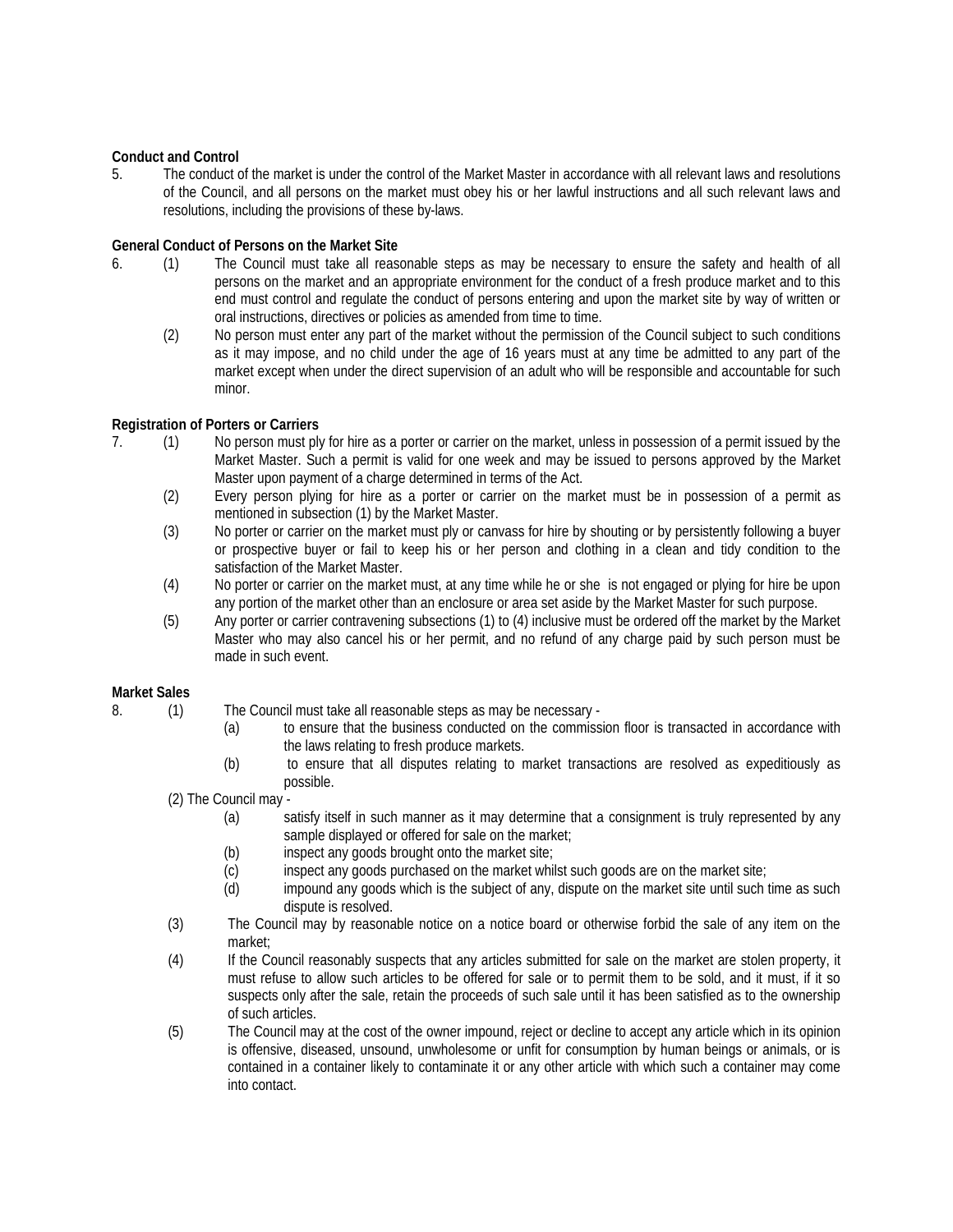- (6) The Council may by reasonable notice on a notice board or otherwise prohibit or prescribe the use of certain containers for different classes of articles.
- (7) The Council may refuse to release any article if it has reason to believe that either a buyer, vendor, market agent or employee of a market agent has failed to comply with any condition of sale imposed by the Council or this by-law.
- (8) The Council may issue such internal directives regarding sales or purchases as it may deem necessary.

#### **Market Agents**

9. The Council must keep a register of all market agents in which is recorded all details of the ownership and the directorate of each market agent and of all persons employed by such market agent.

#### **Information**

- 10. (1) The Council may demand any information, for statistical or any other lawful purpose, from any person relating to any aspect of sales on the market.
	- (2) The Council may post internal managerial directives relating to the market upon a notice board in a prominent position on the market site and such posting must be deemed to be sufficient notice of any such matter to all persons concerned.

#### **Monies and dues**

- 11. (1) The Council may demand, sue for and recover any amount due to or due by any person on behalf of whom or to whom any produce has been sold. If such a person fails to comply with a demand so made, the Council may set off such amount against any monies in its possession or under its control belonging to such a person.
	- (2) If the Council has reason to believe that if monies in its possession are paid out to any person other than the person to whom they are lawfully due, or will not reach the person entitled to them, it may withhold payment of such monies until it is satisfied that they will reach the person entitled to them, or direct that they be paid directly to the person so entitled in a manner determined by the Council.
	- (3) The Council is empowered to set off any outstanding debts owed to it against any monies in its possession belonging to the debtor.
	- (4) No liability must devolve on the Council for any action taken in good faith in terms of this section.
	- (5) Any person operating or trading on the market must pay to the Council such market dues as prescribed in the applicable market tariffs determined by Council from time to time.

## **Disputes**

In the event of any dispute arising on the market site, the Council may impound and hold as sequester any property on the market belonging to any party to the dispute, of a value it considers to be sufficient to satisfy the claim of any other party, and may hold such property until such time as the dispute has been determined by the Council or a court of law,

### **Sequestration of Property**

- 13. (1) Any article
	- (a) left on the market site which is not claimed within 24 hours by the person entitled thereto;
	- (b) already sold but which remains behind at the time of the closing of sales on any day, or
	- (c) impounded by the Council in terms of subsection 8 (4), 8 (5) or 12 must be sequestered to the Council and the Council may:-
		- (i) sell the articles referred to in subsection  $(1)$   $(a)$  forthwith;
		- (ii) re-sell the articles referred to in subsection (1) (b) on the following day, or
		- (iii) sell the articles referred to in section 12 on the determination of the dispute.

#### **Market Management Board**

- 14. (1) The Council may appoint a Market Management Board in terms of the Council's Delegation of Operation and Decision Making Powers as amended by the Council from time to time or such other document issued by the Council.
	- (2) The Market Management Board must have an advisory function and must assist the Council in resolving disputes relating to the market and must provide the Council with proposals regarding internal managerial, financial and operational matters on request.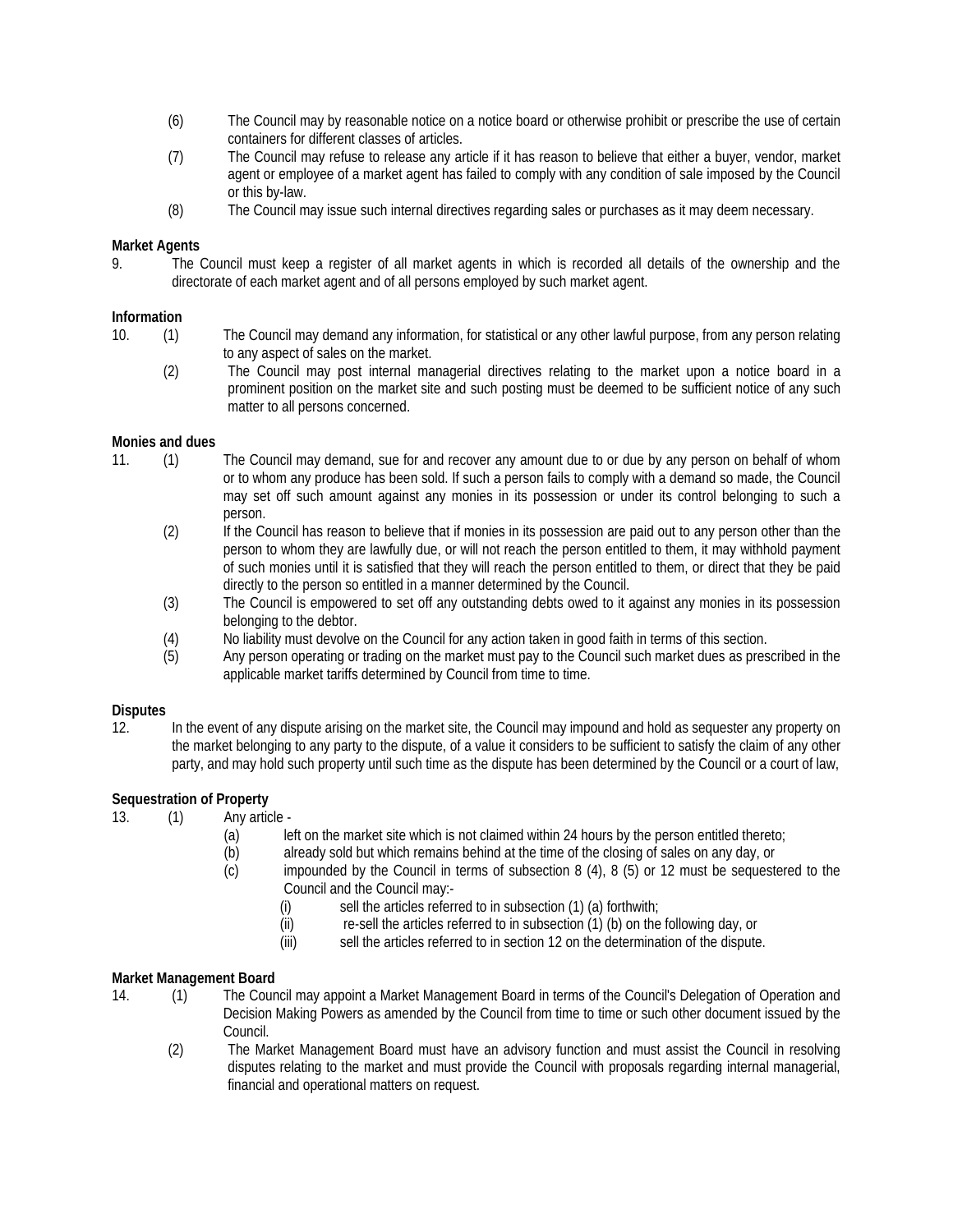(3) The Constitution and the functions of the Market Management Board are those contained in Council's Delegation of Operation and Decision-making Powers.

#### **CHAPTER 4**

#### **The Business of Market Agents and their Sales Personnel Register of Market Agents**

- 15. (1) Market agents are entitled to operate on the market after being approved by Council according to the procedure which is in place at the time.
	- (2) No person must carry on the trade or business of a market agent on the market unless he or she is in possession of a valid market agent's licence.
	- (3) Every market agent must, prior to any change in directorship, ownership or change of personnel, obtain the written approval of the Council.
	- (4) No market agent must be involved in or trade in any other agency registered with the Council or trade in or be involved in any sub-agencies.
	- (5) Every market agent so applying must satisfy the Council that
		- (a) he or she is a fit and proper person to carry on the trade or business as a market agent; and
			- (b) he or she is qualified to conduct the business of a market agent;
	- (6) The Council is empowered to refuse to issue, suspend or renew a licence if the market agent concerned
		- (a) has an interest, either directly or indirectly, or involved in any other business established for the production, sale, purchase or dealing in. produce or articles of any kind usually sold on the market; or
		- (b) has been found guilty of the contravention of any law, by-law or regulation relating to the market;
		- (c) is not a fit or proper person to be trading on or employed at the market;<br>(d) has acted in any way prejudicial to the interest of the market.
		- has acted in any way prejudicial to the interest of the market.
	- (7) Refusal by the Council to issue, suspend or renew a licence must not debar an applicant from again applying for a licence within a reasonable time from his application being refused.
	- (8) Every licence must be valid from its date of issue until cancelled or withdrawn by the Council.

#### **Permits**

- 16. (1) No salesperson must be employed as a salesperson until a valid salesperson's permit has been issued by the Council.
	- (2) All applications for permits must be submitted to the Council on the prescribed form.
	- (3) Every salesperson so applying must satisfy the Council that
		- (a) he or she is a fit and proper person to carry on the trade or business of a salesperson;
		- (b) he or she is legally qualified to conduct the business of a salesperson;
	- (4) The Council is empowered to refuse to issue, suspend or renew a permit if the salesperson concerned
		- (a) has an interest, cither directly or indirectly, or involved in any other business establishment for the production, sale, purchase or dealing in. produce or articles of any kind usually sold on the market: or
			- (b) have been found guilty of the contravention of any law, by-law or regulation relating to the market;
		- (c) is not a fit or proper person to be trading on or employed at the market; or
		- (d) has acted in any way prejudicial to the interest of the market.
	- (5) Any refusal by the Council to issue, suspend or renew a permit, must not debar an applicant from again applying for a permit within a reason time from his application being refused.
	- (6) Every permit must be valid from its date of issue until cancelled or withdrawn by the Council.

### **Employees**

- 17. (1) Every market agent must be responsible for the conduct of all persons in his or her employ, and is personally liable for any damage done to any property on the market by himself or herself or any of his or her employees.
	- (2) No market agent may
		- (a) fail to terminate the services of any employee convicted of a criminal offence of any law, by-law or regulation relating to the market, or
		- (b) engage or re-engage within the market any person whose services have been terminated in terms of paragraph (a).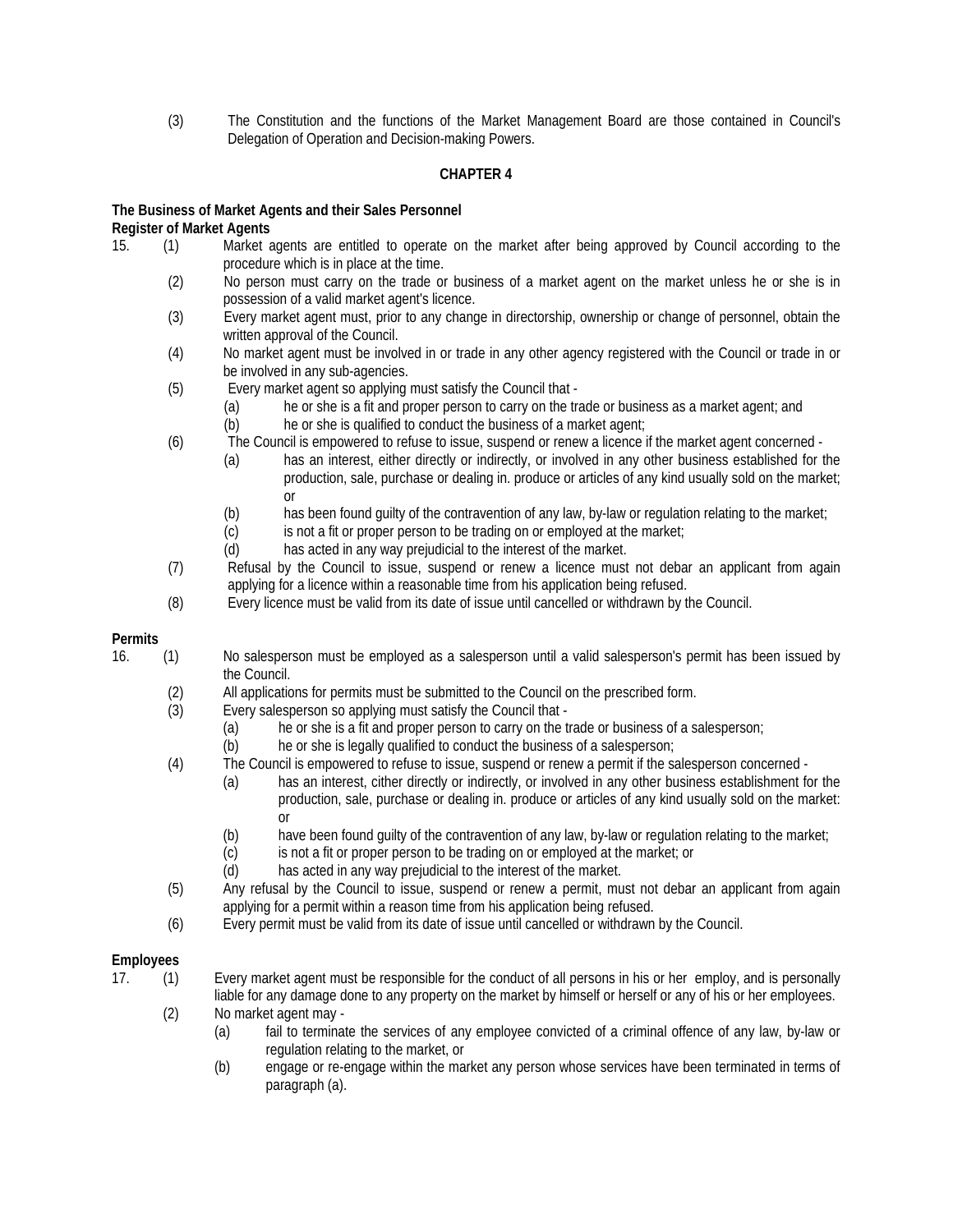(3) Every employee of any person operating on the market site must be in possession of a valid permit issued by Council in terms of internal directives issued by Council from time to time.

#### **Business Principles**

- 18. (1) No market agent must conduct his or her business other than in accordance with the provisions of the Act, the Rules made under section 22(1) of the Act or this by-law.
	- (2) No market agent must, when conducting private treaty sales, show preference to any person in any way whatsoever.
	- (3) No market agent or employee of a market agent must purchase produce on the market except for private use and at a price not lower than the price at which similar produce was sold on the market on the same day.

### **CHAPTER 5**

### **General Practices on the Market Site**

#### **Delivery Notes and Waybills**

- 19. (1) Every person bringing or causing to be brought onto the market any produce must, immediately on its entry on the market premises, register such produce with the Council and the relevant part to whom the article is consigned.
	- (2) The Council may obtain from the transporting organisation a copy of every delivery, note or waybill issued by the organisation and any other particulars required by him or her in respect of every article delivered to the market by the said organisation.
	- (3) The Council must issue a goods received note based on the waybill or delivery note presented by the vendor or transporter showing -
		- (a) the date of arrival;<br>(b) the full name and
		- (b) the full name and address of the vendor,<br>  $(c)$  the description of the article:
		- the description of the article:
		- (d) the description of the container.
		- (e) the mass or quantity;
		- (f) the variety or quality;
		- (g) the name or code mark of the market agent or party to whom such article is sent;
		- (h) the registration number of the vehicle, if any, and
		- (i) any other particulars that may from time to time be required by the Council.

and every vendor is obliged to furnish the council with the full and correct information.

#### **Containers**

- 20. (1) Every container must have the name and address of the consignor and market agent clearly and legibly marked in capital letters on such container or on a label securely attached to it.
	- (2) All other names, addresses or marks, except the name of the consignee, must be obliterated.

#### **Passage of Risk**

21. Every article brought onto the market must at all times be at the sole risk of the market agent or party to whom it is consigned until it is sold, where after the risk must pass to the new owner.

#### **The Vendor**

- 22. (1) Any vendor who wishes to remove from the market any article brought onto the market site by him or her must first obtain the prior written consent of the Council before removing such article.
	- (2) No person must bring onto the market or display, any produce which is packed in such a manner that the produce at the top or sides of the container is of better quality or larger size than the produce in any other part of the container.
	- (3) No person other than a person who is a registered market agent may be a vendor on the market sales floors.

#### **Implied Conditions of Agency**

23. Every market agent must account promptly, correctly and in full to the vendor for the proceeds of any sale after receiving payment from the Council and must pay the vendor the amount owing to him or her after deducting from such monies or any amount which he or she is legally entitled to do.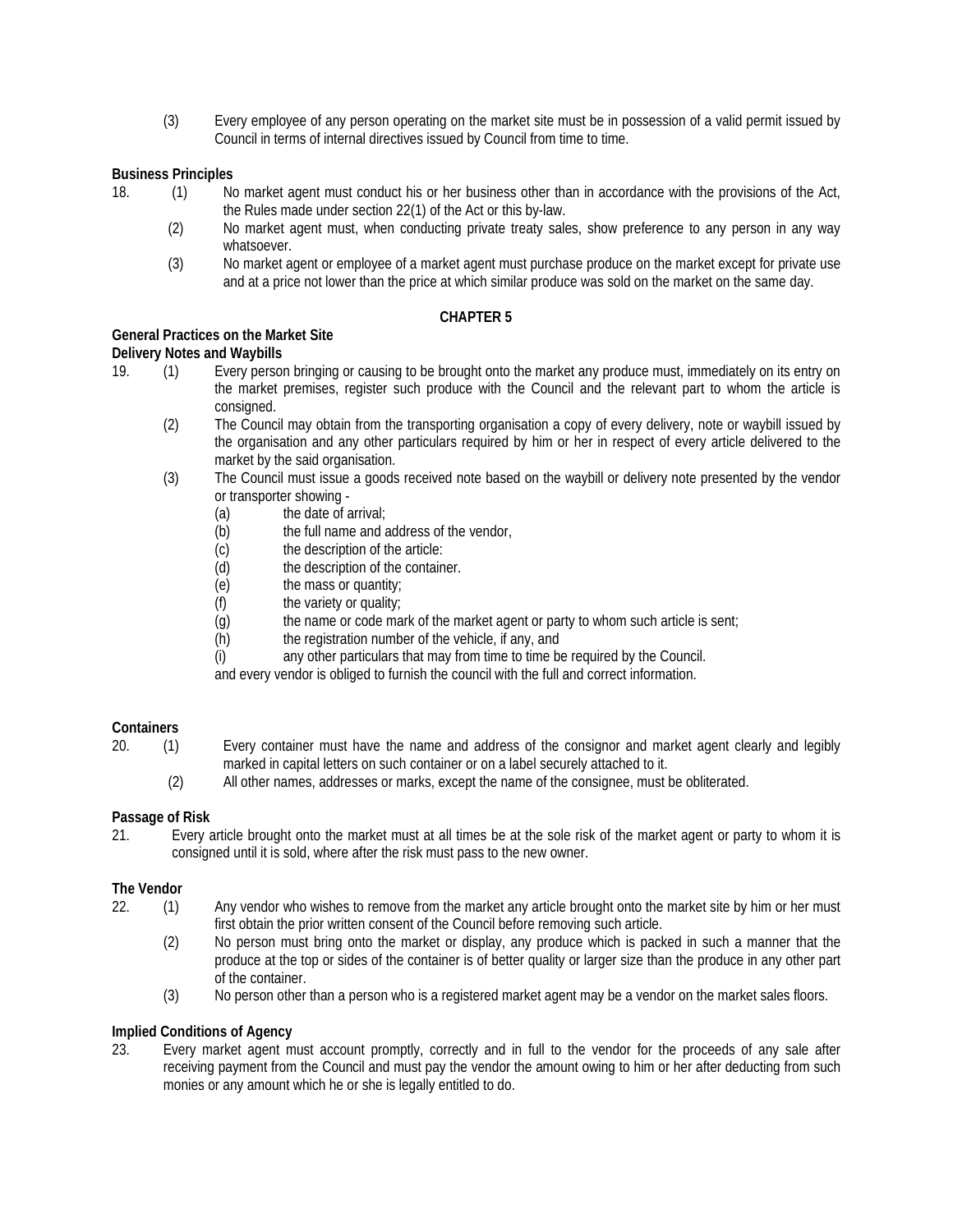#### **CHAPTER 6**

#### **Sales Practice**

**General**

| 24. | No-one must canvass on the sales floor or anywhere on the market, directly or indirectly or by any means |
|-----|----------------------------------------------------------------------------------------------------------|
|     | whatsoever, with a view to secure direct dealings with potential buyers.                                 |

(2) No articles must be sold except according to quality, mass, number or otherwise required by law or as determined by the Council.

#### **Direct Sales**

25. (1) No person must conduct a direct sale unless -

- (a) he or she has obtained prior written approval from the Council.
- (b) such details of such sale and such relevant documents and information required for consignment auditing purposes in relation to such sale have been furnished to the Council upon request:
- (2) Council may from time to time publish commodity lists of products which it deems fit to prohibit direct sales.

#### **Direct Purchases**

- 26. (1) No person must enter into any direct purchase arrangement with a vendor
	- unless
		- (a) he or she has obtained prior written approval from the Council;
		- (b) the full details of such purchase are declared at the entry gates and the original copy of the waybill(s) is handed in at such control gates:
		- (c) such details of such purchase and such relevant documents and information required for consignment auditing purposes in relation to such purchase have been furnished to the Council upon request;
	- (2) No delivery of a declared direct purchase may be received on any part of the market except at the approved trading facility allocated to the recipient.
	- (3) No produce received as a direct purchase must be stored in the Council's own cold-storage facilities or market agency owned cold-storage facilities unless specific prior written approval from the Council has been acquired.
	- (4) Council may from time to time publish commodity lists of products which it deems fit to prohibit for direct purchases.

#### **Procurement**

- 27. (1) No person must co-ordinate, store, serve as broker, trade by computer, or negotiate the movement, storage, trading, assembling or procuring of any produce or consignment thereof on or off the market sales floor or market site, without having obtained prior written approval from the Council.
	- (2) No person must in whatsoever way serve as a middle-man, communicator, exporter or importer unless prior approval has been granted by the Council.

#### **Market Agents**

- 28. (1) It is the responsibility of the market agent concerned to ensure that articles which are required to be sold by mass are arranged in units, the mass of which must comply with any legal requirements, before such articles are displayed for sale, offered fix- sale or sold and such mass must be clearly and legibly marked on such articles and their containers.
	- (2) No articles must be displayed for sale, offered for sale or sold unless the container is marked in the manner described in section 20.
	- (3) No article required by law to be graded, must be offered for sale or sold on the market unless it has been submitted by the market agent concerned for inspection and has been inspected as prescribed by law and the grade assigned to it as a result of such inspection has been clearly marked on it by such market agent
	- (4) No article required by law to be offered for sale or sold by mass, or to be packed, marked or graded in a prescribed manner must be offered for sale or sold or removed from the market agent unless it complies in every respect with the requirements of such law, provided that the Council may, in its discretion, direct that any article be sold if it deems it expedient to do so.
	- (5) All sales by market agents must be conducted by private treaty, unless otherwise directed by the Council.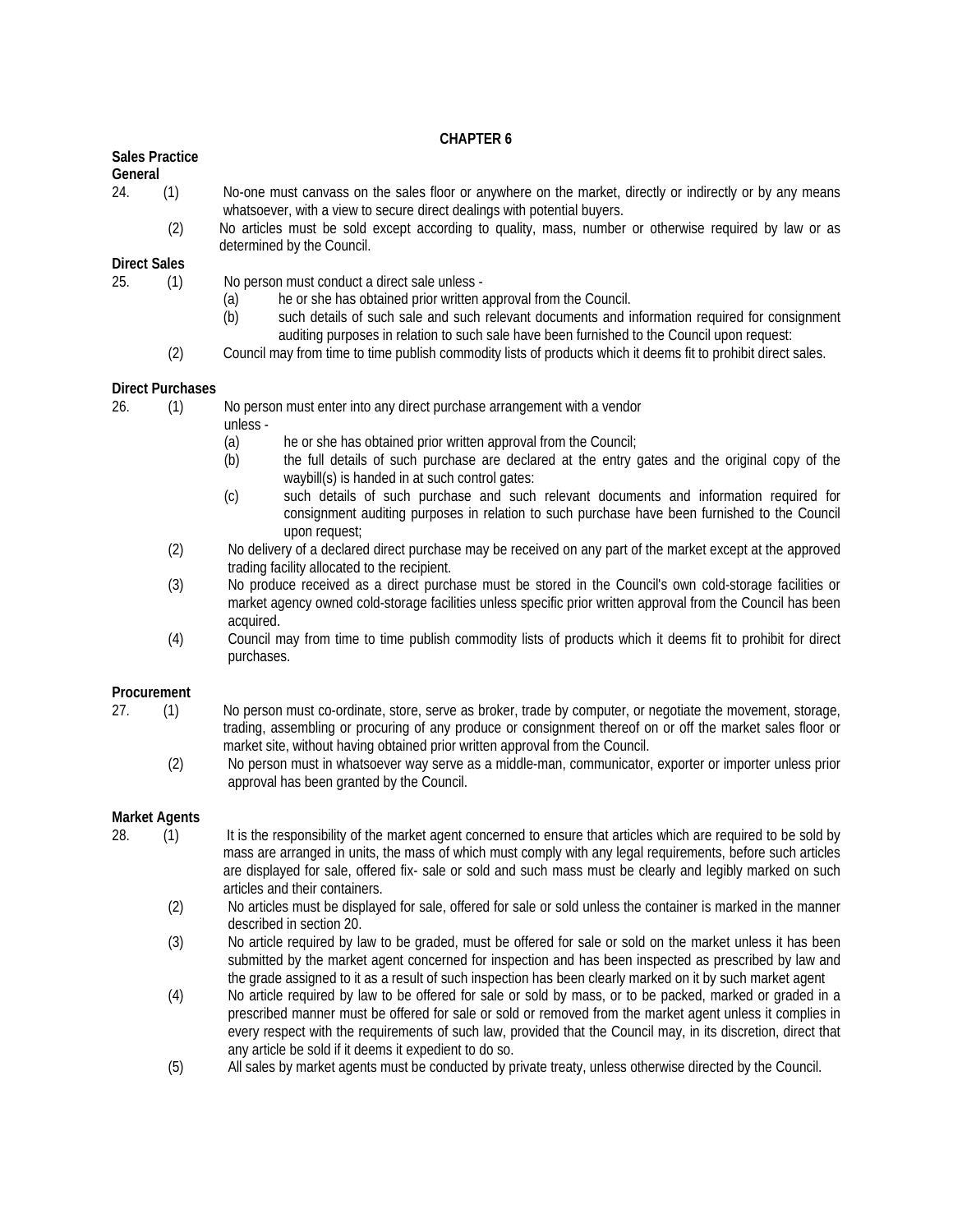- (6) No market agent must offer for sale or sell any article by private treaty unless he or she is in a position to deliver the article concerned as soon as the purchase price has been paid by the buyer, except in the case of a direct sale when delivery may be effected directly between buyer and vendor.
- (7) No market agent must conclude a direct sale between a vendor and a buyer and fail to obtain prior authority from the Council, omit or neglect to advise the Council in advance of the details of such direct sale.

#### **Wholesalers**

- 29. (1) No wholesaler or his or her personnel may trade on the sale floors or any other area other than the area designated to him by the Council.
	- (2) No wholesaler or his or her personnel may be involved in retail trading unless Council's prior written approval has been obtained.
	- (3) No wholesaler or his or her personnel may introduce business practices that will result in such wholesaler or his or her personnel competing with the trade on the commission sales floor.

#### **Purchases and Payment**

- 30. (1) All buyers must obtain from the Council a buyer's card which must be issued by the Council in the prescribed manner.
	- (2) In the case of all sales, whether by private treaty, direct sale or by public auction, the buyer must immediately upon a sale being concluded present his or her buyer's card to the market agent concerned who must record the details of such sale in the prescribed manner.
	- (3) No market agent or his or her employees must receive or handle cash in respect of any purchase on the trading floor except as prescribed by internal directives issued by Council from time to time.
	- (4) No buyer may remove any produce from the market site unless he or she is in possession of a valid sales docket
	- (5) Every sales docket referred to in subsection (4) must be clearly and legibly completed and must contain the following information -
		- (a) the date of transaction;
		- (b) the market agent's name;
		- (c) in the case of a credit buyer, his or her full code, name and number;
		- (d) a description of the article sold;
		- (e) a description of the type of container used;
		- (f) the quality of the article sold:
		- (g) the mass, quantity or number of units, as the case may be of the article sold;
		- (h) the price per unit;<br>(i) the full purchase p
		- the full purchase price; and
		- (j) such other information as may be required by the Council from time to time.
	- (6) In the event of a direct sale, the market agent or vendor must for the purpose of obtaining the consent of the Council, provide the Council with the purchase price relating to such a sale, a sales docket and a delivery note showing -
		- (a) the date;
		- (b) the name, code and address of the vendor;
		- (c) the name and address of the buyer;
		- (d) the commodity;
		- (e) the quantity and quality of the article sold;
		- (f) the price per unit; and
		- (g) any other information that the Council must reasonably require in respect of such sale.

### **Implied Conditions of Sale**

31. The market agent is responsible for delivering to the buyer the correct quantity, mass, quality, grade and variety of the purchased article in its proper container.

#### **Accounting**

- 
- 32 (1) The Council must keep a correct account of all articles sold and monies handled.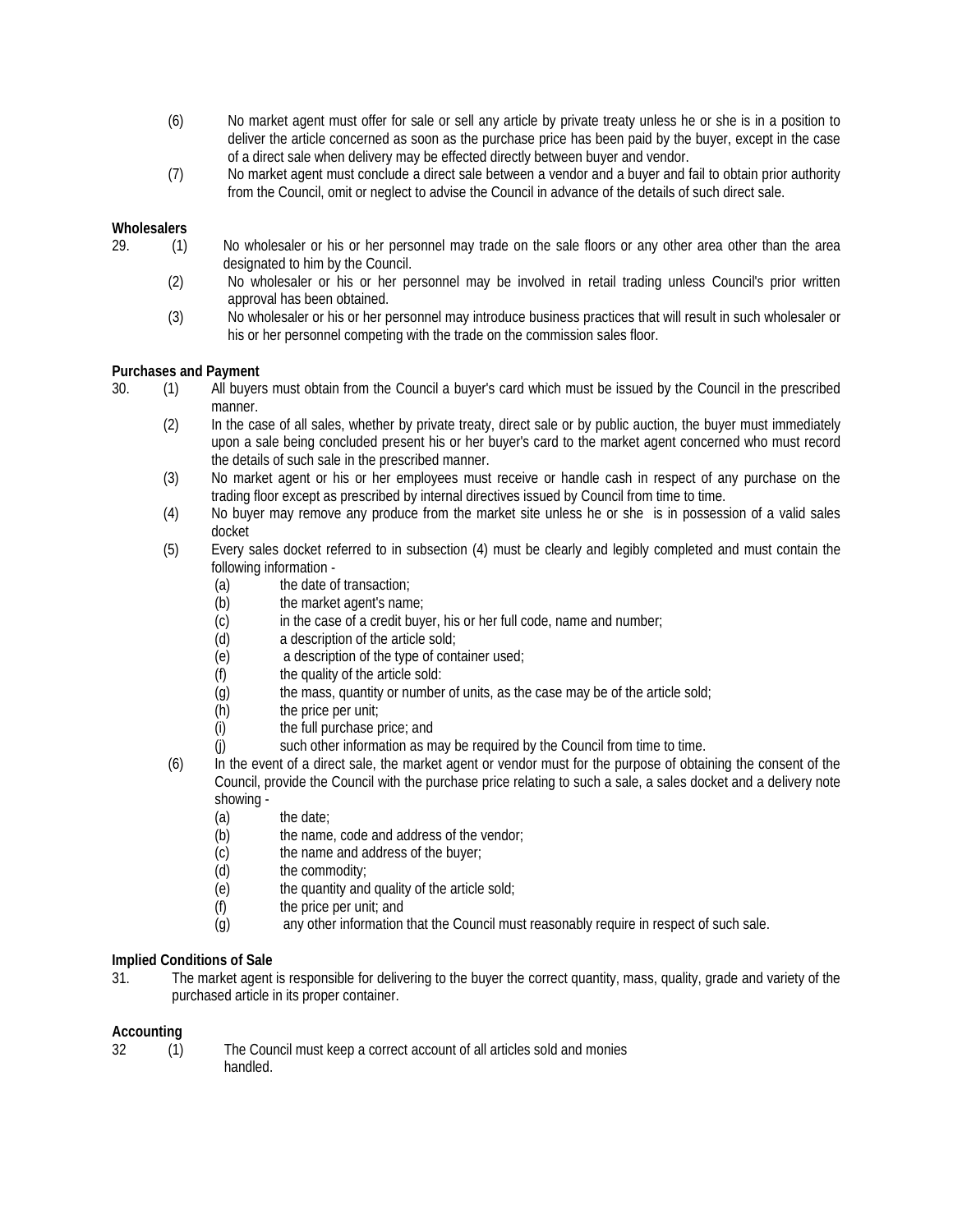- (2) All accounts of the Council and all books, records and documentation relating thereto must at all times be open to inspection by any person as may from time to time be appointed by the Council or the Auditor-General to carry out such inspection.
- (3) The Council must pay the proceeds of the sale of any article consigned to a market agent and sold on the market, or sold by means of a direct sale, to such market agent's Trust account after deducting there from the market dues, levies, duties or charges payable in respect of such sale: Provided that in the case of a direct sale the Council may withhold such proceeds pending written certification by the market agent that the sale has been completed and delivery effected to the satisfaction of both vendor and buyer.

### **CHAPTER 7**

#### **Procedures**

- 33. (1) All persons must
	- (a) on arrival, register any article brought to the market for sale thereon with the Council in the prescribed manner;
	- (b) pay, at a time specified by the Council on the produce entry document an ad valorem tariff of the value of the produce brought onto the market as prescribed by the market tariffs and assessed by the Council;
	- (c) refrain from conducting business in any manner otherwise than in accordance with this by-law;
	- (d) keep any vehicle, basket or container brought onto the market site clean and tidy to the satisfaction of the Council;
	- (e) refrain from selling, offering, introducing, hawking or carrying about for sale any produce on the market without the prior permission of the Council;
	- (f) refrain from placing or causing to be placed any objectionable matter in any refuse receptacle;
	- (g) only enter the market if he or she has lawful business thereon.
	- (2) Without the scope of the powers vested in the Council being limited in any way, no person must, on the market -
		- (a) smoke in any part where a notice prohibiting smoking is displayed;
		- (b) light a fire, save at such times and in such places as have been authorised by the Council;
		- (c) stand, sit or lie upon or against any produce or container;
		- (d) throw anything at any person or object;
		- (e) without lawful reason tamper with or remove or cause to be removed any produce, container or pallet exposed for sale, or any label on such produce or container,
		- (f) without the written permission of the Council erect any fence or building or convert existing buildings or erect partitions or install wiring or electrical installations or fillings or extend existing wiring or electrical installations or fittings or make any other changes of a like to such premises on the market;
		- (g) introduce or cause or allow to be introduced into or enter any drain, gully or storm water drain any matter likely to cause blockage or damage any sewerage, oil, foul water or other objectionable substance;
		- (h) without the permission of the Council wash, sort, grade or clean fruit, vegetables, any vehicle or other article;
		- (i) interfere with or molest any person or interfere with the proper carrying on of any business;
		- (j) save with the permission of the Council enter or remain or cause any article, animal or other thing to enter or remain on any pan thereof on days or at times when the market is closed;
		- (k) fail or refuse to depart or to remove any vehicle, animal or other thing when lawfully instructed by the Council to do so;
		- (l) spit, loiter, use any threatening, obscene, abusive, violent, offensive or disgusting language, make any loud or unseemly noise or cause a disturbance;
		- (m) touch, taste, handle or move any produce exposed for sale in such a way as to render it liable to contamination;
		- (n) wilfully damage or deface any property:
		- (o) discard or deposit in any place other than receptacles provided for the purpose of any fruit-peel, vegetable leaves or other refuse of any kind whatsoever;
		- (p) drive, propel, or ride any vehicle, trolley, handcart or mechanical handling equipment in such a way as to endanger persons or damage property; or
		- (q) disobey any signs or directions within its roadways.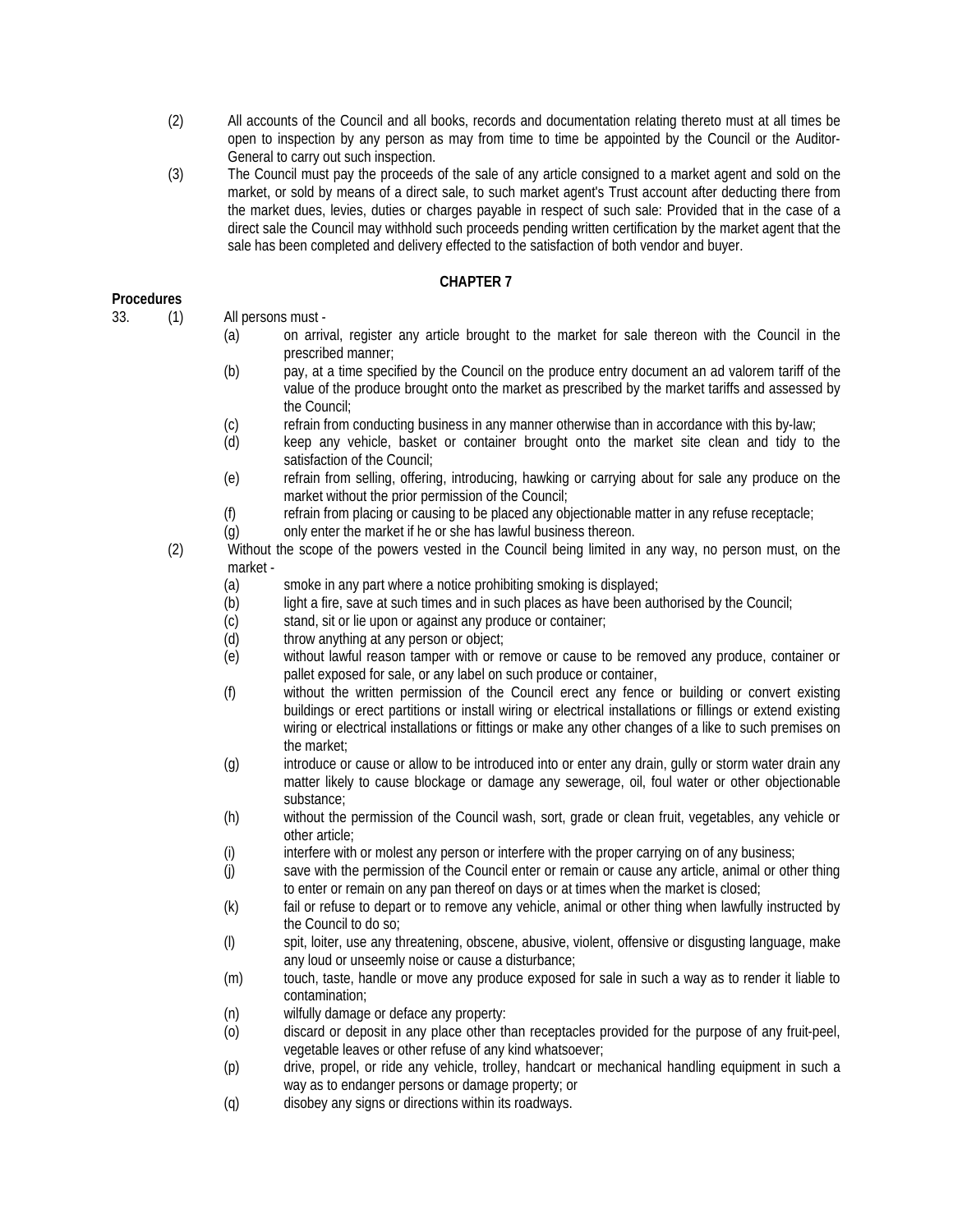- (3) No person must offer for sale or sell any produce on the market before the commencement of sales or after the closing of sales.
- (4) No person must
	- (a) take any vehicle onto the market site without first obtaining the permission of the Council -
	- (b) neglect or refuse to place any vehicle under his or her control in the position assigned to such vehicle by the Council or to comply with any lawful direction given to him or her by the Council for the purposes of section 4;
	- (c) being in charge of any vehicle, park such vehicle in any place within the market site other than in a space set aside in terms of section 4 (3) hereof, unless he or she is otherwise directed by the Council;
	- (d) take or cause or permit to be taken onto the market site any class of vehicle forbidden by the Council in terms of section 4 (4);
- (5) No person in charge of any vehicle must
	- (a) except by reason of a cause beyond his or her control, allow such a vehicle to remain stationary in a loading bay for any purpose other than for the loading or off-loading of goods;
	- (b) permit any vehicle to remain in a loading bay for a period longer than is absolutely necessary for the loading or off-loading of goods; or
	- (c) drive, propel or ride any vehicle within the precincts of the market in such a way as to endanger persons or property.
- (6) No person must
	- (a) place any article or thing anywhere on the market site so as to cause inconvenience or obstruction or as to prevent the proper sweeping, washing or cleaning of the market site;
	- (b) ignore an instruction from the Council to immediately remove any article or thing from the market site or from one part of the market site to another when instructed to do so by the Council; or
	- (c) install any article without the prior consent of the Council, subject to the provisions of this by-law, before storing any article on the market site.
- (7) No person must
	- (a) bring or convey any intoxicating liquor onto the market site, or have intoxicating liquor in his or her possession whilst on the market site, or enter or remain upon the market site while under the influence of intoxicating liquor without the prior consent of the Council;
	- (b) damage, ruin or tamper with any article brought to the market, or any building or property belonging to the Council on the market site;
	- (c) bring onto the market site any refuse, garbage or vegetable matter for the purpose of discarding such refuse, garbage or vegetable matter within the precincts of the market site;
	- (d) cook food or make tea or any other beverage in any part of the market site other than in such places as may have been set aside for the purpose: Provided that the Council may allow tea or any other beverage to be made in premises set aside for market business subject to such premises being kept neat and clean to the satisfaction of the Council;
	- (e) be on the market site when suffering from any contagious or infectious disease;
	- (f) take onto the market site any pets.
- (8) All persons offering for hire as a porter or earner on the Market site must
	- (a) be in possession of a porter's permit referred to in section 5;
	- (b) wear such identification as may be directed by the Council.
- (9) No porter or carrier on the market site must;
	- (a) at any time while he or she is not engaged or plying for hire, be upon any portion of the market other than an enclosure or other area set aside by the Council for such purpose;
	- (b) ply or canvass for hire by shouting or by persistently following a purchaser or prospective purchaser, or
	- (c) have his or her person and clothing in an untidy, unhygienic or unseemly condition.
- (10) No person must sell, expose or offer for sale
	- (a) any item precluded for sale by the Council in terms of section 8 (3); or
	- (b) any articles in containers which fail to comply with the prescriptions or specifications of the Council as prescribed under section 8 (6).
- (11) No person, other than the Council must organise or conduct or attempt to organise or conduct any auction sale on the market site.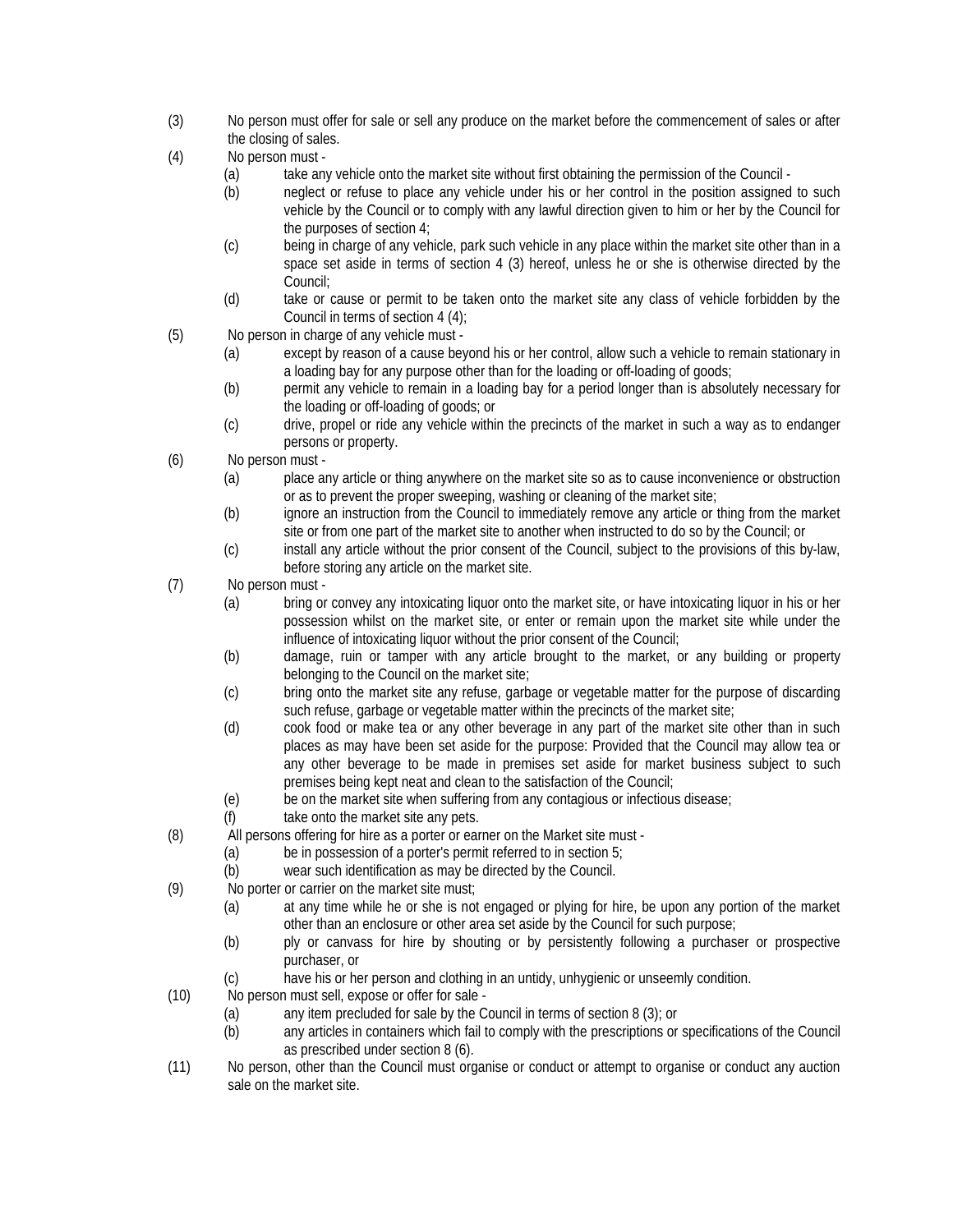- (12) No Council official must directly or indirectly be allowed to trade or purchase articles on the market, either for his or her own account or for commission, except such articles as he or she bona fide requires for his or her own private consumption, which articles must not be given to such Council official as a gift or for any price below the normal market value of such articles as traded in the day in question.
- (13) Every market agent must
	- (a) supply to his or her employees such protective clothing as may be required by law and prescribed by the Council;
	- (b) ensure that the clothing referred to in paragraph (a) is
		- (i) distinctly marked as prescribed by the Council;
		- (ii) at all times kept clean and in good repair, to the satisfaction of the Council.
	- (c) ensure that his or her employees on the market are wearing clothing of the kind prescribed in paragraph (a);
	- (d) remove and effectively separate from any produce in his or her custody for sale on the market, any article which at any time is or shows signs of being deteriorated or damaged; or
- (14) Any person concerned with marketing or the handling of produce
	- (a) must wear clothing of the kind referred to in subsection (13 (a) whilst performing their duties when required to do so by the Council;
	- (b) must undergo an X-ray or other medical examination for tuberculosis at his or her own expense whenever it is deemed necessary by the Council; and
	- (c) must submit the results of any examination referred to in subsection (b) to the Council.
	- (15) All vendors must ensure that their produce is free from pesticide and other chemical residue.
	- (16) All vendors must ensure that containers must indicate whether produce has been radiated or chemically treated.

### **CHAPTER 8**

#### **General**

- 34. (1) The Council is not liable for any loss, damage or injury to any property or any injury or death of any person on the market, howsoever arising, except where such loss, damage, injury or death is proved to be due to the wilful misconduct or gross negligence of the Council or of its employees acting in the course and scope of their employment.
	- (2) Any person committing a breach of this by-law must pay to the Council the amount of the damage done, as well as the civil penalty imposed for the breach of the by-law concerned as prescribed in the Market Tariffs.
	- (3) No claim referred to in section 13 must be recognised after the expiry of 90 days from the date of sale, and in such case all the proceeds of such sale must revert to the market as income.
	- (4) Every person is presumed to know the provisions of this by-law and of every instruction of the Council published on the notice board on the market site.
	- (5) A certificate issued by a duly authorised Council Official indicating the amount which any person owes to Council constitutes prima facie proof of such person's indebtedness to the Council as at the date of such certificate.

#### **CHAPTER 9**

#### **Penalties**

- 35. (1) Any person who
	- (a) contravenes any provisions of this by-law;
	- (b) contravenes any condition imposed upon the granting of any application, consent, approval, concession, relaxation, permit or authority in terms of this by-law;
	- (c) fails to comply with the terms of any notice served on him or her in terms of this by-law; or (d) fails to comply with any lawful instruction of the Council,
	- fails to comply with any lawful instruction of the Council,

is guilty- of an offence and liable, upon conviction, to a maximum penalty of six months imprisonment or to a fine as prescribed for the offence under the Adjustments of Fines, Act, 1991 (Act No. 101 of 1991).

(2) Failure to comply with the terms of any condition or notice referred to in subsections 35 (1) (b) or (c) constitutes a continuing offence and a person failing to comply with the terms of such condition or notice is guilty of a separate offence for each day during which he or she fails to comply with such terms.

### **CHAPTER 10**